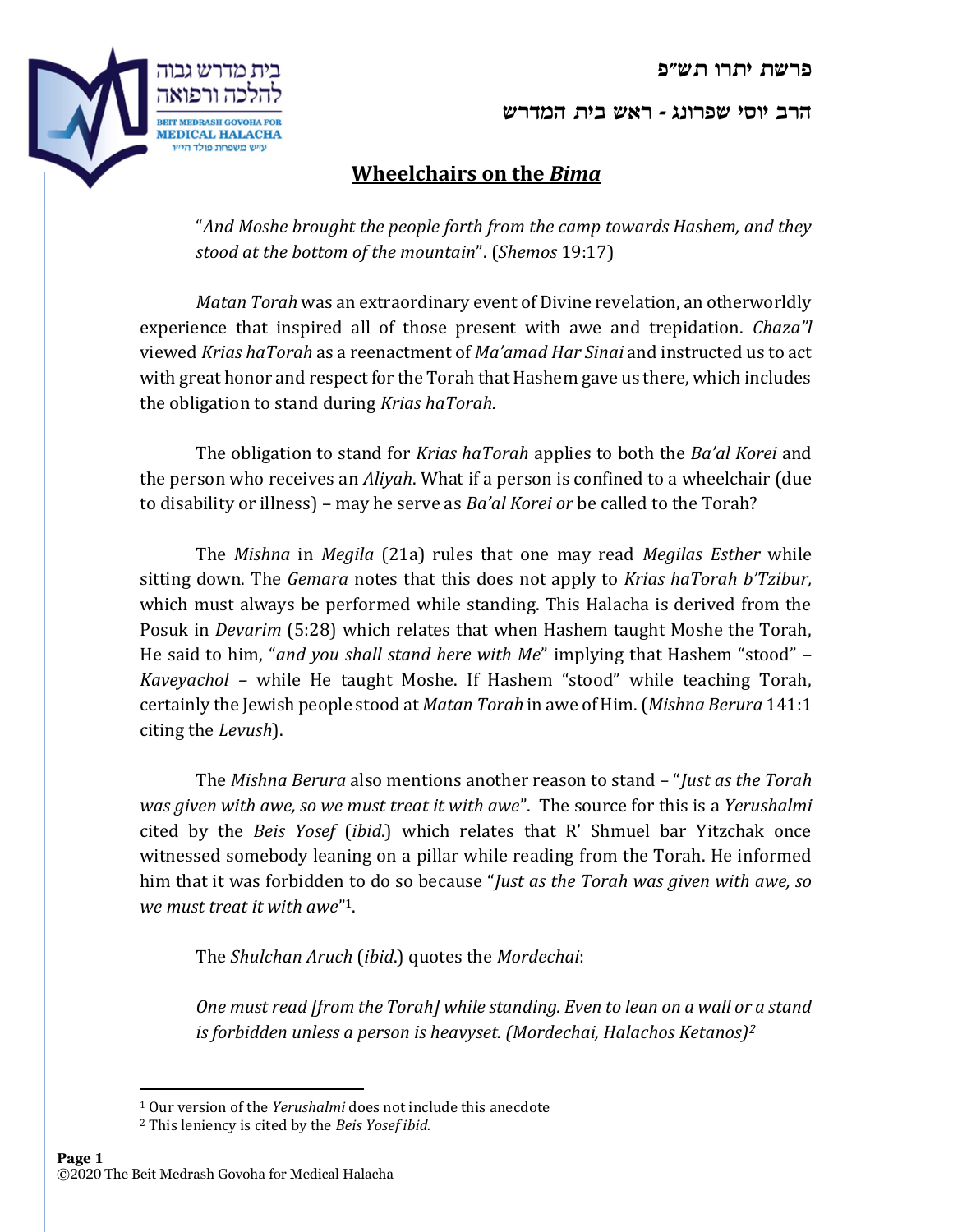

The Mishna Berura (ibid. 4) maintains that the same would apply to a sick or elderly person who finds it difficult to stand without support. Nevertheless, even those who do have this dispensation must not lean so heavily that if the object would be removed they would fall, unless they cannot stand at all without support. (Below we will cite a dispute among the Poskim in this regard).

The Mishna Berura and other Poskim only mention that the sick or the elderly may lean during *Krias haTorah*, but not that it would be permitted for them to actually sit. This precludes those who are confined to a wheelchair from being called to the Torah or serving as Ba'al Korei. This was the conclusion of Rav Ovadia Yosef zt"l (Yalkut Yosef, Krias haTorah uBeis haKnesses, footnotes 141 – Dinei Korei uMakrei 2).

However, there may be a basis for leniency. We will begin by citing two rulings of the Magen Avraham on this topic with the explanatory comments of the Machatzis haShekel.

The *Magen Avraham* rules that a fit and healthy person may not lean on anything at all during Krias haTorah because doing so is inconsistent with the necessary "awe" that he is supposed to exhibit. The *Machatzis haShekel* explains that this ruling is actually dependent upon the reasons (discussed above) for standing during Krias haTorah. It is only according to the second reason ("Just as the Torah was given with awe, so should we treat it with awe") that it would be forbidden to lean at all. However, the first reason (that we must emulate Hashem who "stood" when teaching Moshe the Torah) only dictates that a person must stand, and standing with slight support would still be considered standing.

The second ruling of the Magen Avraham is that a heavyset person may support himself during *Krias haTorah*. According to the *Levush* (*ibid.* 1), he may support himself completely, even to the extent that he would fall if the item that is supporting him would be removed. However, the Magen Avraham (ibid. 2) forbids it, because leaning on something that heavily is the equivalent of sitting down.<sup>3</sup>

The *Machatzis haShekel* explains that this ruling is based upon the first reason for standing during *Krias haTorah*, that we emulate Hashem who "stood" when teaching Moshe the Torah. Although a person who is unable to stand without support can still be considered acting in "awe" even if he is leaning, as the support is necessary to prevent him from falling and not an indication of disrespect, since leaning on something heavily is the equivalent of sitting down, one would not fulfill the

 $3$  The Mishna Berura rules in accordance with the Magen Avraham as noted above.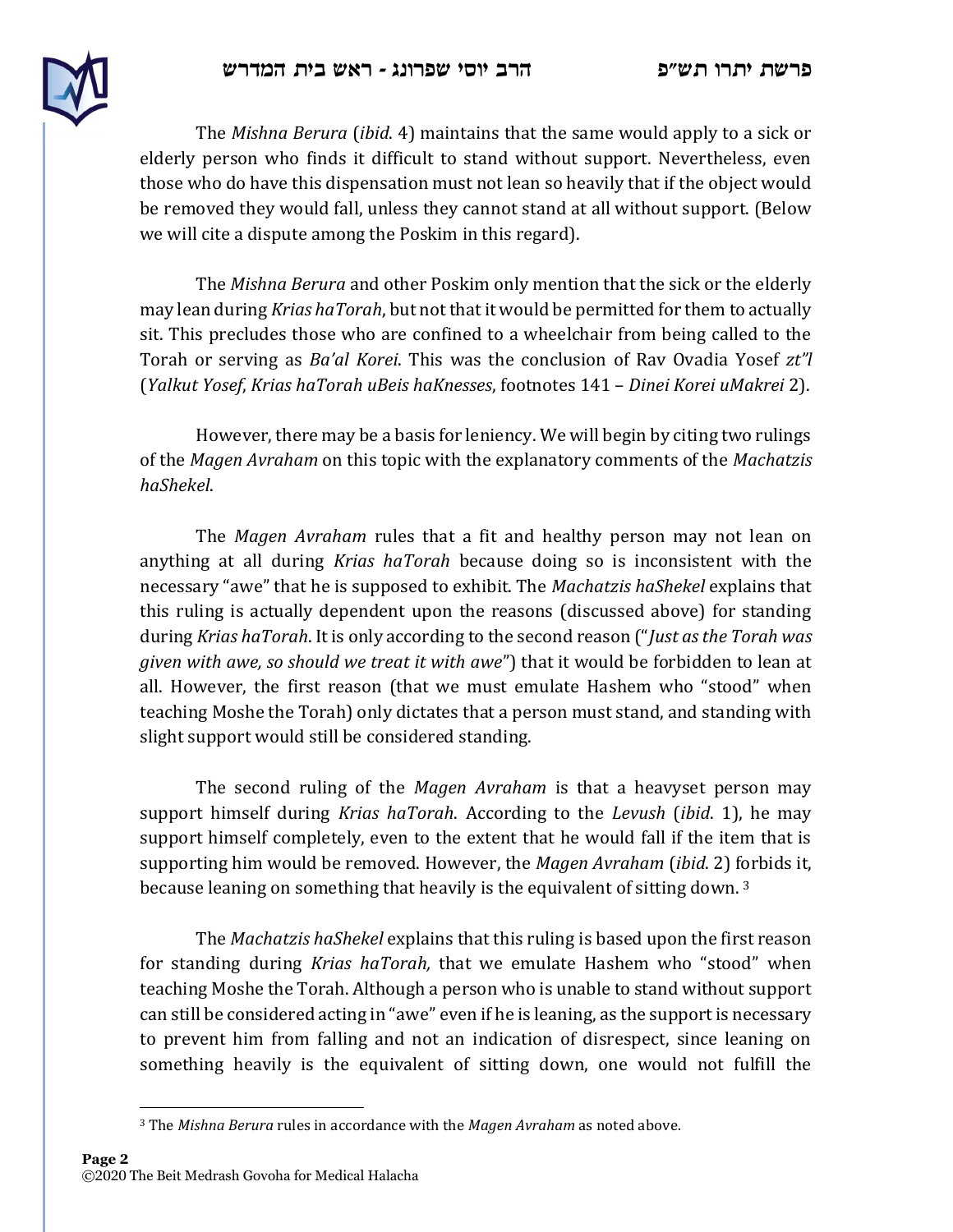

requirement of "standing" that is derived from the Posuk of "and you shall stand here with Me".

In spite of his explanation of the Magen Avraham, the Machatzis haShekel sides with the Poskim who permit a heavyset person to lean heavily on something during Krias haTorah. He supports this conclusion from the Yerushalmi (cited by the Mordechai) which relates that  $R'$  Yochanan saw somebody who leaning while reading from the Torah and he informed him that doing so was forbidden because of the *Posuk* "and you shall stand here with Me". The man replied that it was permitted because he was heavyset and unable to stand unsupported and  $R'$  Yochanan agreed that it was indeed permitted.

The Machatzis haShekel assumes that the man must have been leaning heavily while reading, otherwise Rav Yochanan would not have cited the Pasuk of "*and you* shall stand here with Me" which does not preclude somebody lightly supporting themselves during Krias haTorah (as explained above). In spite of that, Rav Yochanan ultimately agreed that it was permitted since the man was heavyset. We see that it is permitted for a person who cannot stand unsupported to lean heavily on something during Krias haTorah.

If leaning heavily is permitted, then it is likely that actual sitting would also be permitted. This is the conclusion of haGaon Ray Asher Weiss Shlit"a (Shu"t Minchas Asher 3:9). Even though the Poskim do not mention this explicitly, since we are only dealing with an *Issur d'Rabbanan* and one would certainly fulfill the *Mitzva* of Krias haTorah Bedi'eved, this would be considered a Sha'as haDechak (an extenuating circumstance) and we could be lenient on Simchas Torah or for a Yahrzeit (or on other rare occasions, if necessary $)^4$ .

Rav Weiss added that he himself witnessed the elderly Sanz-Klauzenberger Rebbe zt"I (the Divrei Yatziv) not only receiving an Aliyah but even serving as the Ba'al *Korei* while sitting, and that this was also the practice of Rav Ovadia Yosef  $zt''$  when he was sick and in his later years. However, this may have been due to the great honor that must be extended to an eminent Torah scholar. The Gemara (Sotah 41a) notes that a Jewish king may read from the Torah while in a sitting position and it the same would possibly apply to a great Sage5.

<sup>&</sup>lt;sup>4</sup> This was also the conclusion of Ray Saraya Dublitsky zt"

<sup>&</sup>lt;sup>5</sup> In fact, this must be true of Rav Ovadia Yosef  $zt''$  who we cited earlier as ruling that it is not permissible for somebody to lean heavily during Krias haTorah, let alone sit down.